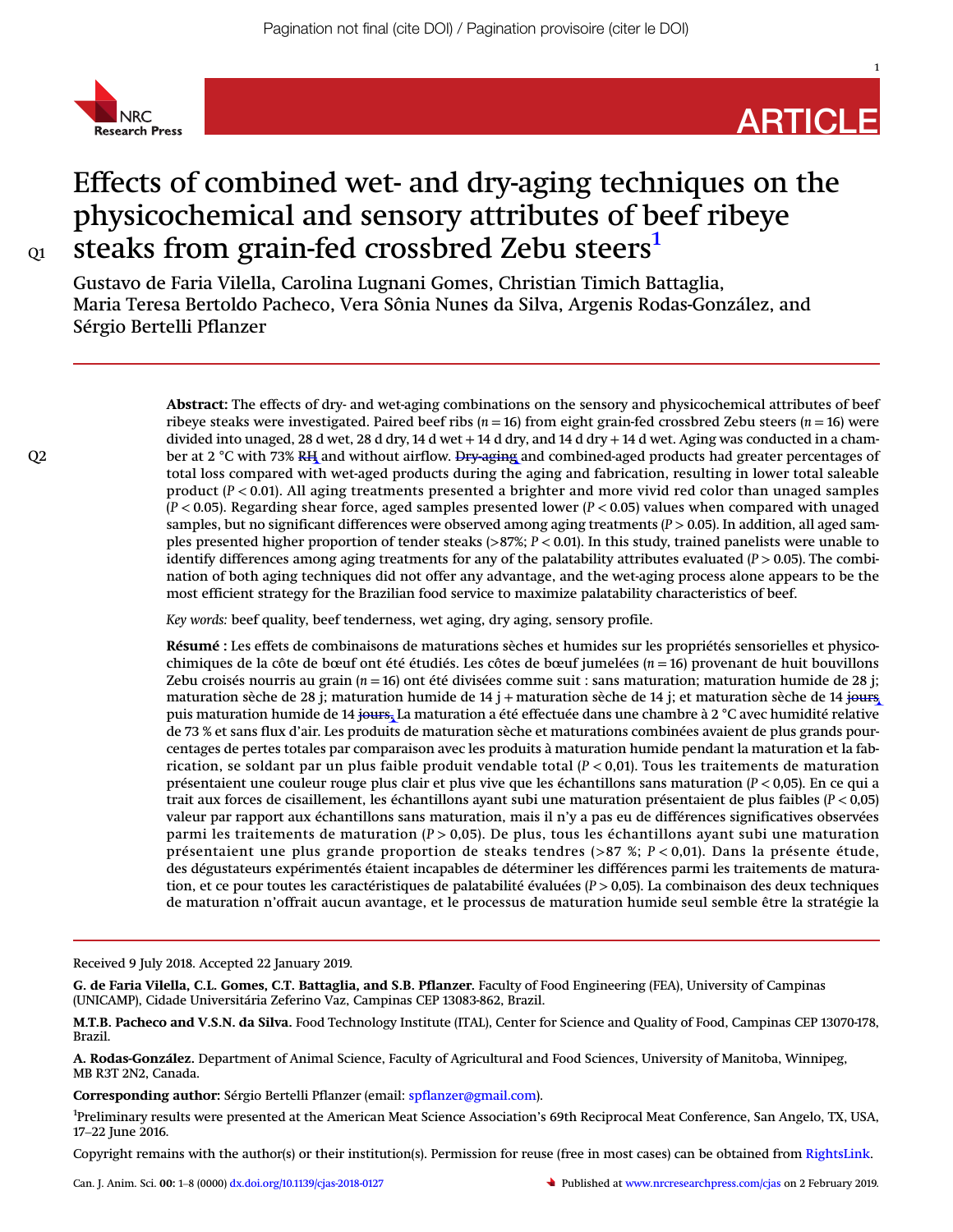plus efficace pour le service alimentaire brésilien afin de maximiser les caractéristiques de palatabilité du bœuf. [Traduit par la Rédaction]

Mots-clés : qualité du bœuf, tendreté du bœuf, maturation humide, maturation sèche, profil sensoriel.

#### Introduction

Brazilian beef production is based on mature (4 yr average slaughter age), grass-fed cattle consisting of Q3 intact males, and is heavily influenced by Bos taurus Q4 *indicus* breeds (Nellore), which tend to present lower<br>marbling and leaner carcasses (Ferraz and de Felício<br>2010). In addition, in Brazil, like other Latin American<br>countries, beef carcasses are marketed within 2–7 d p marbling and leaner carcasses ([Ferraz and de Felício](#page-6-0) [2010\)](#page-6-0). In addition, in Brazil, like other Latin American mortem without the use of any postmortem technology such as electrical stimulation or vacuum packed aging to improve their palatability ([Rodas-González et al.](#page-6-1) [2009](#page-6-1)). Consequenly, the beef in domestic markets has excessive variation in palatability, and it is difficult to target desired levels of tenderness and product consistency. Under these production and commercialization conditions, it is difficult to guarantee consumer satisfaction with beef.

In recent years, some Brazilian cattlemen have been modifying traditional production practices to include feedlot finishing and use of continental or British crossbreeds to offer young steer carcasses with more fat cover and improved meat quality for the market ([Ferraz and de](#page-6-0) [Felício 2010](#page-6-0)). At the same time, some butcher shops, hotels, and restaurant (BHR) companies are interested in applying postmortem aging; particularly postmortem dry aging, to reduce variation in the palatability of Brazilian beef. During the aging process, muscle enzymes break down the proteins and connective tissue, which leads to improved sensory attributes of beef, including tenderness ([Dashdorj et al. 2016](#page-6-2)). In general, there are two techniques for aging beef: wet and dry forms. Wet aging is a process in which the meat is aged in sealed vacuum bags having low permeability to gases and water vapor, whereas dry aging is a traditional method consisting of holding meat without protective packaging at specific refrigeration temperatures, relative **humidity**, and air flow ([Campbell et al. 2001](#page-6-3); [Ahnström et al. 2006;](#page-6-4) [Dashdorj et al. 2016](#page-6-2)).

With postmortem aging, specifically dry aging, there is a clear opportunity to fulfill the demand in a small niche market with consumers who prefer these products, which have unique flavor and tenderness. However, this approach represents a serious challenge for Brazilian entrepreneurs because dry aging has a higher processing cost than other conventional processing methods (higher shrinkage, greater trim loss, higher risk of contamination, greater equipment/infracture requirements for aging, and greater labor committment). In addition, the dry-aging process is often applied in beef with higher marbling level ([Dashdorj et al. 2016](#page-6-2)), which could be a limitation for the leaner Brazilian cattle.

Under commercial conditions in Brazil, packing plants<br>ship the carcasses or vacuum-packaged subprimals cuts<br>to BHR companies for further fabrication, and prepara-<br>tion of retail cuts or steak portions occurs within 2–7 d ship the carcasses or vacuum-packaged subprimals cuts to BHR companies for further fabrication, and preparapost mortem. The main constraints that prevent BHR companies from adopting dry aging are the lack of sufficient aging space to hold product for prolonged periods, as well as the reluctance to accept weight losses due to shrinkage and trimming. Hence, Brazilian BHR institutions were interested to know if combining aging techniques could yield more efficient use of the aging space and generate less processing loss, but still provide the distinctive flavor and tenderness of dry-aged beef. Testing involved starting with either dry or wet aging for the first half the aging period followed by the second aging option for the remainder of aging compared with only wet or dry aging of the beef primals for the entire Q5 28 d. No studies have evaluated the combined effects of dry and wet aging according to the authors' knowledge. Thus, the objective was to investigate the effect of dry and wet aging, as well as their combination on the physicochemical and sensory attributes, of ribeye steaks from grain-fed crossbred Zebu steers.

#### Material and Methods

The study was conducted according to Brazilian Guidelines for the Care and Use of Animals for Scientific and Educational Purposes of the National Council for Control of Animal Experimentation, which were established in 2013. For sensory evaluation, this project was approved by the Research Ethics Committee of the University of Campinas (UNICAMP; Campinas, Brazil) under protocol 1.242.533.

#### Procurement and processing of subprimals

A group ( $n = 120$ ) of Nellore-influenced steers (36 mo of Q6 age and 75% Angus/Hereford × 25% <del>Nelore</del>) were reared alike (corn-based grain finishing diets for 90 d) and harvested in a commercial slaughter facility located at Lins, São Paulo, Brazil, located about 20 km away from the rearing facility, requiring 0.5 h transport time. Animals were slaughtered the next day, within at least 12 h of their arrival following Brazilian standard procedures ([Brasil 1997\)](#page-6-5). At 48 h post mortem, a subset of carcasses  $(n = 8)$ , both sides, was selected based on their weight  $(\approx 250 \text{ kg})$ , whereas no other carcass evaluation was allowed in the plant. At 72 h post mortem, paired bonein beef rib subprimals [No. 103; [North American Meat](#page-6-6) [Processors Association \(NAMP 2007\)\]](#page-6-6) were obtained from the carcasses, vacuum packed, and immediately shipped under refrigeration at 4 °C to the Meat Science Laboratory at the UNICAMP.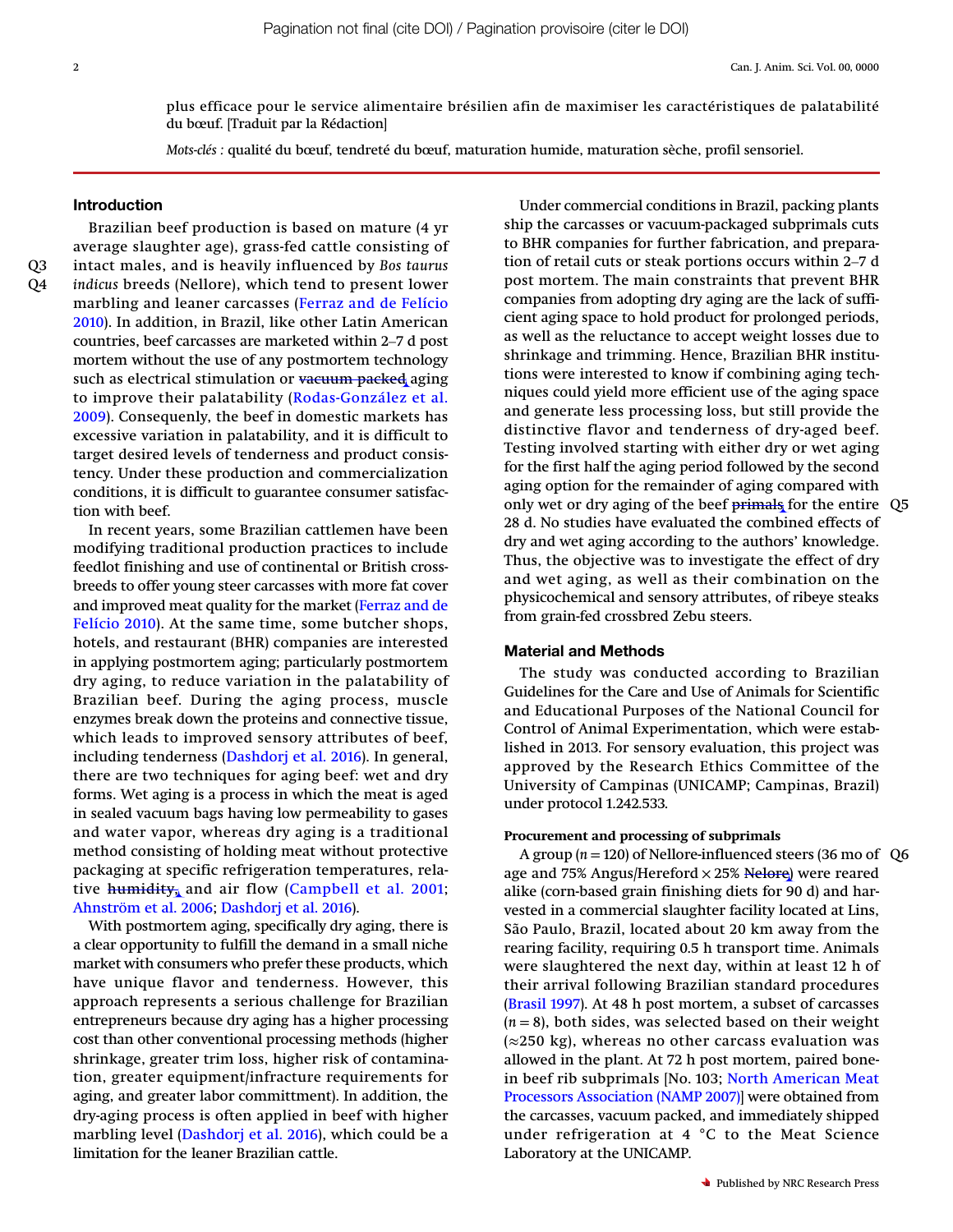de Faria Vilella et al. 3

At 96 h post mortem, the shipment arrived at the meat laboratory. Immediately, bone-in beef rib subprimals were pair matched according to carcass origin, removed from vacuum packaging, back fat thickness was measured at the beef rib posterior end [[United](#page-6-5) [States Department of Agriculture \(USDA 1997\)](#page-6-5)], and a 2.5 cm thick bone-in steak was cut with a butcher saw (Weston Butcher Saw having a 62.5 cm stainless steel blade). This steak was packaged in a multi-laminar, thermo-shrinkable bag (Cryovac® BB 2620, Cryovac Q7 Brazil Ltd., 50 μm thick, oxygen permeability of  $20~{\rm cm}^3~{\rm m}^{-2}$ , 24 h, at 23 °C, and 75% RH; and maximum carbon dioxide permeability of 100  $\rm cm^3~m^{-2}$ , 24 h, at 23 °C, and 75% RH) by use of a Selovac vacuum packaging machine (model CV60, São Paulo, Brazil), and frozen for subsequent fat content analysis.

Two additional bone-in 2.5 cm steaks were obtained with the butcher saw from the central portion of the beef rib and assigned to the unaged treatment of each subprimal. The pH and objective color evaluation were performed 1 h after obtaining the steaks at 4 °C and then it was frozen for later shear force analysis. Consequently, equally sized pieces were obtained from a rib pair. Each piece was then randomly assigned to one of the four aging treatments by alternating cranial and caudal portions to avoid position effects. The following treatments were performed: 28 d dry aging (DRY), 28 d wet aging (WET), 14 d dry aging  $+$  14d wet aging (DRY  $+$  WET), and 14 d wet aging + 14 d dry aging (WET + DRY). Each carcass was represented equally among aging treatments.

#### Aging treatments, fabrication, and sampling

Subprimal portions assigned to the DRY and DRY + WET (initial 14 d dry aging) treatments were weighed, placed on stainless steel racks and stored in the aging chamber with subcutaneous fat upward for 28 or 14 d, respectively. Aging was performed in a refrigeration chamber at  $2 \pm 0.5$  °C at an uncontrolled but daily monitored relative humidity of  $\approx 73\%$ , with no airflow. Q8 Once the DRY + WET portions completed the first 14 d of dry aging, they were weighed, vacuum packed (Cryovac® BB 2620, Cryovac Brazil Ltd., Jaguariúna, Brazil) and wet aged for an additional 14 d on a stainless steel rack in a cooler at  $2 \pm 0.5$  °C.

> The subprimals assigned to the WET and WET +  $DRY$ treatments were weighed, vacuum packed and wet aged for 28 or 14 d as described above, respectively. Once the WET + DRY samples completed the first 14 d of wet aging, they were removed from their bags, dried with absorbent paper, weighed, and dry aged for an additional 14 d as described above.

> At the end of 28 d aging, samples from different treatments were weighed, except for those from WET and DRY + WET treatments, which were dried before being weighed. Fabrication of portions was performed by experienced meat cutters, and individual weights of bone and dried surfaces or crust were recorded and computed as

percent of the sample. After aging, the boneless  $\overrightarrow{H}$  samples, 2.5 cm thick steaks were cut from them for measurement of pH, instrumental color, instrumental tenderness, and sensory analysis. Except for pH and instrumental color tests, all samples were frozen immediately at −20 °C and stored until analysis.

## pH

Steak pH was measured by inserting in the center the tip of a nonglass pH meter probe (Mettler Toledo MP125, Schwerzenbach, Uster, Switzerland) previously calibrated using buffers at pH 4 and 7. Two measurements per steak were taken, and results were averaged prior to statistical analysis.

#### Instrumental color

Color measurements were performed on the freshly cut surface of one of the steaks exposed at 4 °C for 1 h using a portable colorimeter (CM 508-d, HunterLab MiniScan™ XE, Reston, VA, USA). The parameters  $L^*$  (brightness),  $a^*$  (intensity of red/green), and  $b^*$  (intensity of yellow/blue) were determined in the CIELAB system, using the following parameters: specular component included, illuminant D65, viewing angle of 8°, and observer angle of 10°, according to the specifications of the Commission Internationale de l'Eclairage [\(CIE 1978\)](#page-6-7).

# Intramuscular fat

Nonaged samples were characterized for intramuscular fat. Steaks were thawed at 4 °C for 24 h prior to analysis. The analysis was performed according to [Bligh and](#page-6-8) [Dyer \(1959\).](#page-6-8) After removing external fat, the grounded wet tissue was homogenized with a mixture of chloroform and methanol. Dilution with chloroform and water separates the homogenate into two layers, the chloroform layer containing all the lipids and the methanolic layer containing all the nonlipids. A purified lipid extract was obtained merely by isolating the chloroform layer.

#### Cooking for analysis of instrumental tenderness and sensory characterization

Steaks were thawed at 5 °C for 24 h prior to shear force or sensory evaluation. Sample preparation and cooking procedures were followed according to guidelines described by the American Meat Science Association ([AMSA 2016\)](#page-6-9). The steaks were cooked on a clamshell cooking apparatus (George Foreman, Salton, Brazil Ltd., GBZ38220V, China) with a grill-plate temperature set at 180 °C. Steaks were cooked to an internal temperature of 35 °C, flipped, and cooked to a final temperature of 71 °C. Steaks were weighed before and after cooking to calculate cooking losses.

#### Instrumental tenderness

After cooking, the steaks were cooled (5  $^{\circ}$ C) for 12 h. Six cores of 1.27 cm diameter were obtained parallel to the longitudinal muscle fiber direction using a coring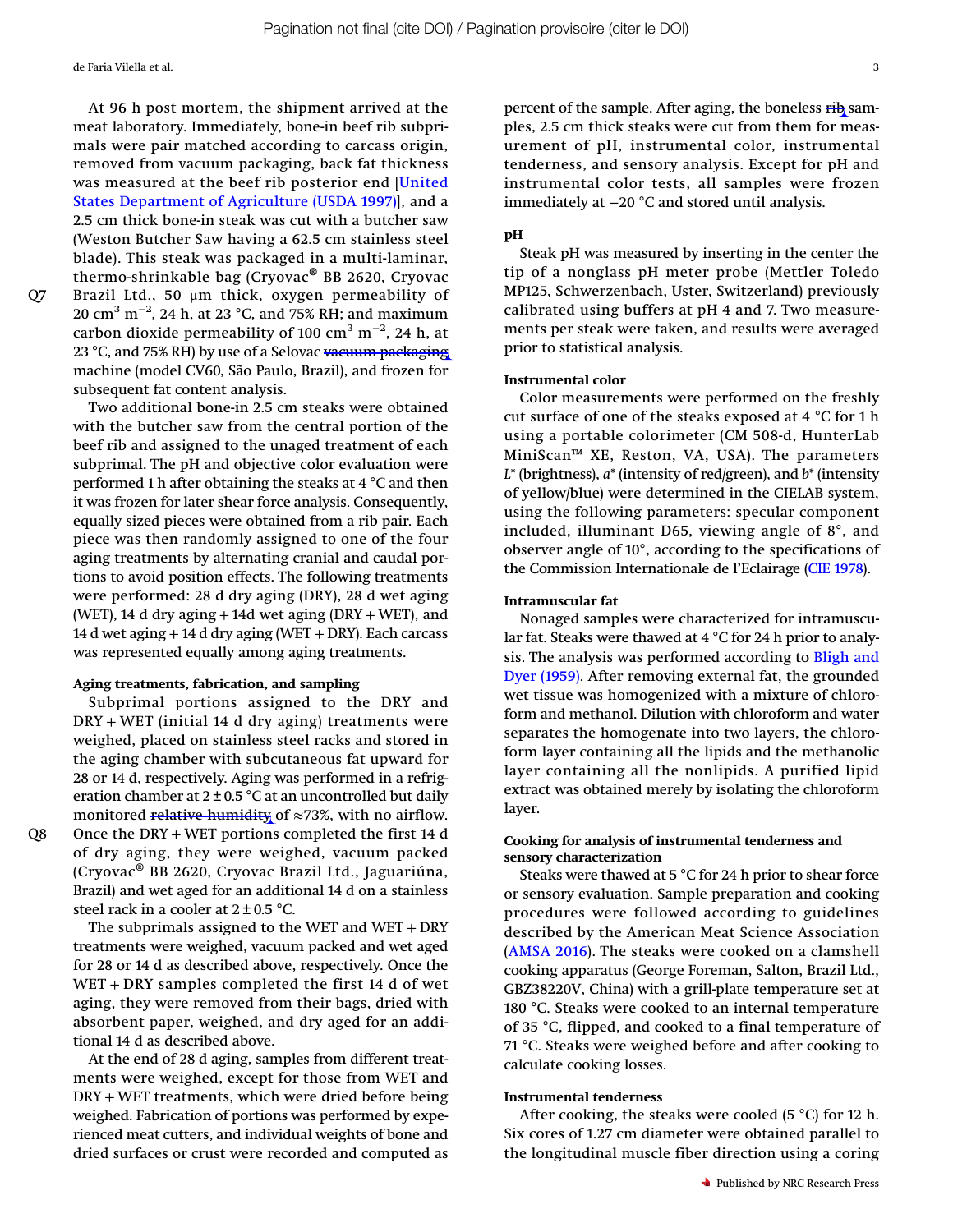|                                              | Aging treatment |                   |                     |                     |            |        |
|----------------------------------------------|-----------------|-------------------|---------------------|---------------------|------------|--------|
| Variable                                     | WET $(n=8)$     | DRY $(n=8)$       | $DRY + WET (n = 8)$ | WET + DRY $(n = 8)$ | <b>SEM</b> | P > F  |
| Rib portion initial weight (kg)              | 3.86            | 3.70              | 3.87                | 3.94                | 0.20       | 0.85   |
| Purge (%)                                    | 3.36a           | 0.00 <sub>b</sub> | 0.63 <sub>b</sub>   | 0.58 <sub>b</sub>   | 0.36       | < 0.01 |
| Cooler shrink (%)                            | 0.00d           | 7.65a             | 3.49c               | 4.85b               | 0.22       | < 0.01 |
| Total losses during aging $\mathfrak{g}$ (%) | 3.36c           | 7.65a             | 4.13c               | 5.43b               | 0.42       | < 0.01 |
| Bone $(\%)$                                  | 22.00           | 21.19             | 23.60               | 23.59               | 1.01       | 0.23   |
| Trimming (crust) (%)                         | 0.00c           | 9.16a             | 7.82b               | 7.41b               | 0.45       | < 0.01 |
| Total losses during fabrication $(\%)$       | 22.00b          | 30.35a            | 31.41a              | 31.00a              | 0.91       | < 0.01 |
| Total losses (aging $+$ fabrication) (%)     | 25.35b          | 38.00a            | 35.54a              | 36.43a              | 0.96       | < 0.01 |
| Total saleable yield (%)                     | 74.64a          | 62.00b            | 64.46b              | 63.57a              | 1.45       | < 0.01 |

<span id="page-3-0"></span>**Table 1.** Means ± standard error of the mean (SEM) ( $n = 32$ ) percent water loss<sup>*a*</sup> and fabrication yield<sup>*a*</sup> of beef rib subprimal stratified by aging treatment.

Note: Means within a line not sharing a lowercase letter differ significantly at the  $P < 0.05$  level. WET, 28 d wet aging; DRY, 28 d dry aging; DRY + WET, 14 d dry aging + 14 d wet aging; WET + DRY, 14 d wet aging + 14 d dry aging.

<sup>a</sup>Percentage of initial subprimal net weight.

 ${}^{b}$ Purge + cooler shrink.

 ${}^c$ Bone + trimming.

cutter. The cylinders were immediately tested by shearing in a TA-XT 2i texture analyzer (Texture Technologies Corp./Stable Micro Systems, UK), equipped with a 1 mm thick Warner-Bratzler blade [\(AMSA 2016](#page-6-9)). The Warner-Bratzler shear force (WBSF) values were recorded in kilogram, and the values from the six were averaged for statistical analysis.

#### Sensory evaluation

The sensory panel used for this study was comprised of eight, highly trained judges. The selection and training were performed according to [Cadena et al. \(2013\)](#page-6-10) and [Damásio and Costell \(1991\)](#page-6-11), respectively.

After cooking the steaks, the fat cover and connective Q9 tissue were removed and cubes of 1 cm per side were sampled. The cubes were placed in glass containers, covered with plastic tops and held in a Euro-Cuisine digital yogurt maker (model YMX650, Los Angeles, CA, USA) at 40 °C until sensory evaluation. The sensory evaluation was performed in individual booths. Samples were served in disposable plastic containers encoded with random three digit numbers, and water and crackers were provided between samples to avoid residual carry-over effects. A 9 cm unstructured linear scale was used for each descriptor, anchored at the extremes with the terms "little", "absent," or "dry" on the left, and "very" or "wet" on the right ([Meilgaard et al. 2007;](#page-6-12) [Stone et al. 2012\)](#page-7-0).

> Four samples representing each treatment were served in a monadic manner and the order of presentation was balanced to avoid bias. A total of eight sessions were performed with four samples per session, one from each treatment. Thus, there were four samples for eight assessors and eight replicates.

#### Statistical analysis

Data were analyzed as a completely randomized Q10 design using the MIXED model procedures of SAS version 9.4 (SAS Institute Inc., Cary, NC, USA; [SAS 2012](#page-6-13)) with the aging treatment as a single independent variable. Carcass within treatment was used as the random effect. Least-square means were separated (F test, P < 0.05) using least significant differences generated through the PDIFF option. The degrees of freedom in the denominator were adjusted using the Satterthwaite procedure. The covariance effect of back fat thickness  $(9 \pm 1.3 \text{ mm})$  and intramuscular fat  $(4.5\% \pm 1.11\%)$  content in the rib muscle was explored, but neither factor influenced any of the dependent variables among treatments.

In addition,  $\chi^2$  analysis (Fisher's exact test) was used to examine differences among frequencies for aging treatments to describe the proportion of tender steaks [WBSF value  $\leq$ 40.13 N (4.09 kg)] using threshold values for tenderness classes described by [Rodas-González](#page-6-1) [et al. \(2009\)](#page-6-1).

#### Results and Discussion

#### Processing yield

Processing yield values by aging treatments are pre-sented in [Table 1](#page-3-0). Except for initial net weight and bone  $(P > 0.05)$ , aging treatment affected various components associated with aging and fabrication process ( $P < 0.01$ ). In this study, there were no differences in initial net weight and bone of each ribeye portion because all carcasses were within the targeted 250 kg carcass weight, had similar back fat thickness and beef ribs were divided into equal weight portions, reducing the potential confounding effects on aging and fabrication yield evaluations.

The total moisture weight loss (purge plus cooler shrink) was higher in DRY, followed by WET + DRY, then  $DRY + WET$  and WET ( $P < 0.05$ ) because cooler shrink was the highest in DRY, followed by WET + DRY. Although aging treatment had a significant effect on purge, the magnitudes of losses were relatively low among aging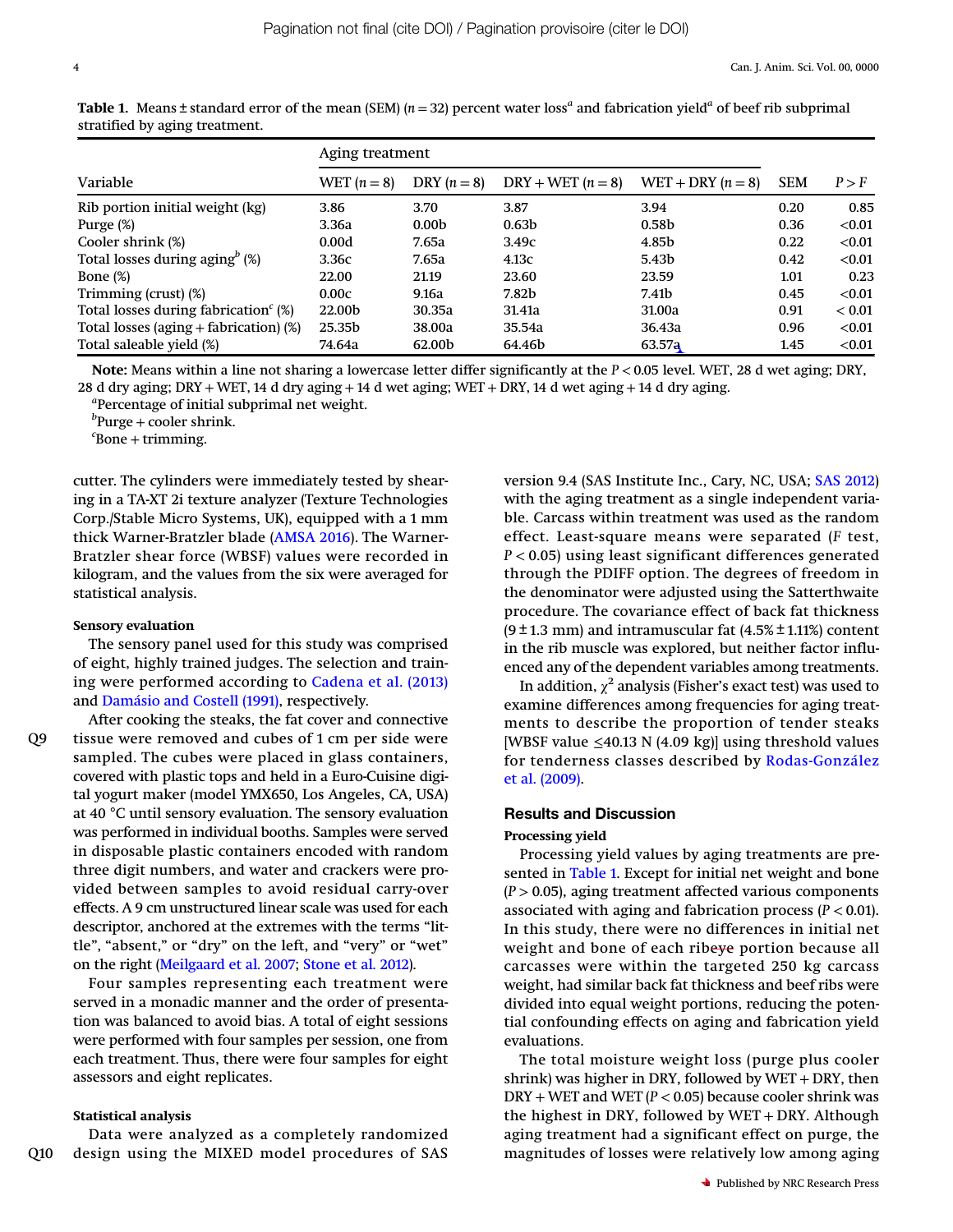de Faria Vilella et al. 5

| Variable                                                 | Aging treatment |                   |                      |                     |                     |            |        |
|----------------------------------------------------------|-----------------|-------------------|----------------------|---------------------|---------------------|------------|--------|
|                                                          | Control         | WET $(n=8)$       | DRY $(n=8)$          | $DRY + WET (n = 8)$ | WET + DRY $(n = 8)$ | <b>SEM</b> | P > F  |
| pH                                                       | 5.46b           | 5.65a             | 5.66a                | 5.66a               | 5.67 <sub>b</sub>   | 0.01       | < 0.01 |
| $L^*$                                                    | 37.07b          | 40.06a            | 38.46 <del>a</del> b | 39.06a              | 38.79b              | 0.90       | < 0.01 |
| $a^*$                                                    | 22.77b          | 24.42a            | 24.25a               | 25.67a              | 24.64 <sub>b</sub>  | 0.65       | < 0.01 |
| $h^*$                                                    | 19.71c          | 21.65b            | 21.26b               | 22.88a              | 21.14b              | 0.52       | < 0.01 |
| Chroma                                                   | 30.11c          | 32.65ab           | 32.27b               | 34.40a              | 32.49b              | 0.80       | < 0.01 |
| Hue                                                      | 40.89b          | 41.63ab           | 41.22ab              | 41.74a              | 40.64a              | 0.38       | < 0.01 |
| CL (%)                                                   | 13.97           | 15.32             | 16.18                | 15.84               | 17.53               | 1.11       | 0.25   |
| WBSF (N)                                                 | 4.67a           | 3.23 <sub>b</sub> | 3.36b                | 3.29b               | 3.26b               | 0.27       | < 0.01 |
| Tender steaks <sup><math>a</math></sup> (%) ( <i>n</i> ) | 50(4)           | 87.50 (7)         | 100(8)               | 100(8)              | 100(8)              |            | < 0.01 |

<span id="page-4-0"></span>**Table 2.** Means  $\pm$  standard error of the mean (SEM) ( $n = 32$ ) of quality characteristics of beef rib steaks stratified by aging treatment.

Note: Means within a line not sharing a lowercase letter differ significantly at the  $P < 0.05$  level. WET, 28 d wet aging; DRY, 28 d dry aging; DRY + WET, 14 d dry aging + 14 d wet aging; WET + DRY, 14 d wet aging + 14 d dry aging. <sup>L</sup>\*, brightness; <sup>a</sup>\*, intensity of red/green; <sup>b</sup>\*, intensity of yellow/blue; CL, cooking loss; WBSF, Warner-Bratzler shear force. <sup>a</sup>

 $^a$ The proportion of tender steaks was calculated using a threshold value for tenderness classes [WBSF value  $\leq$  40.13 N (4.09 kg)] as described by [Rodas-González et al. \(2009\).](#page-6-1)

treatments; however, WET resulted in the highest purge losses ( $P < 0.05$ ). In addition, DRY, DRY + WET, and WET + DRY required a greater percentage of trimming compared with WET product during the fabrication, resulting in lower total saleable product  $(P < 0.01)$ .

In agreement with our results, several authors have found that cooler shrink and trim represent the major losses associated with dry aging of beef ([Warren and](#page-7-1) [Kastner 1992;](#page-7-1) [Laster et al. 2008;](#page-6-14) [Smith et al. 2008](#page-6-15); [Dikeman et al. 2013](#page-6-16); [Li et al. 2014;](#page-6-17) [Kim et al. 2016\)](#page-6-18). It was hypothesized that combining dry with wet aging would reduce the shrink and trim; however, it was not proved and total losses in the combined aging treatments were similar to those in the DRY treatment.

#### Quality characteristics

Q11 Aging increased the pH of steaks (from 5.46 to 5.66;  $P < 0.05$ ); however, no significant differences were observed in pH values among aging treatments  $(P > 0.05;$  [Table 2](#page-4-0)). These results are in agreement with other studies on dry-aged versus unaged and wet-aged beef ([Parrish et al. 1991;](#page-6-19) [Boakye and Mittal 1993](#page-6-20); [Li et al.](#page-6-17) [2014;](#page-6-17) [Stenström et al. 2014](#page-6-21); [Kim et al. 2016\)](#page-6-18). This effect is probably due to the action of proteolytic enzymes, which cause cellular membrane leakage and produce ion migration raising the net protein charge ([Boakye](#page-6-20) [and Mittal 1993\)](#page-6-20). However, some authors have found lower pH values in wet-aged samples ([Dikeman et al.](#page-6-16) [2013](#page-6-16); [Li et al. 2014](#page-6-17)). Higher lactic acid bacteria numbers in wet-aged samples may reduce the pH of wet-aged samples due to the production of lactic acid during storage ([Ba](#page-6-22)ñón et al. 2012; [Li et al. 2014\)](#page-6-17); however, this was not found in this study.

> Changes in the instrumental color coordinates were observed during aging [\(Table 2\)](#page-4-0). The aged samples presented higher  $L^*$ ,  $a^*$ ,  $b^*$ , chroma and hue values (lightness and vividness of red color) with respect to control

samples ( $P < 0.05$ ). No differences ( $P > 0.05$ ) in instrumental color parameters were observed among treatments, except for  $b^*$ , chroma and hue values, where DRY + WET achieved the highest values. In agreement with the current study results, several researchers have reported an increase in L\*, a\* [\(Marino et al. 2014](#page-6-23); [Kim](#page-6-18) [et al. 2016](#page-6-18)), and  $b^*$  coordinates [\(Boakye and Mittal 1996](#page-6-24)) in aged meat. Although aging may reduce the ability to bloom and subsequent color stabilitiy of meat vacuum packaged ([Robertson et al. 2007\)](#page-6-25), blooming of meat depends on oxygen availability, oxygen diffusion into the meat, and oxygen consumption rate. This latter factor will be decreased at the end of the aging period (inactivation of oxygen-utilising enzymes); therefore, in fresh meat blooming occurs more rapidly ([Joseph and](#page-6-26) [Connolly 1977](#page-6-26); [Ledward 1992\)](#page-6-27), because increased penetration of oxygen creates a deeper layer of oxymyoglobin, providing a redder and more desirable color [\(MacDougall](#page-6-28) [1972](#page-6-28)). In addition, greater water loss in dry aging, can lead to greater light reflection from the meat surface making it appear pale ([Kim and Hunt 2011](#page-6-29); [Kim et al. 2016\)](#page-6-18). In contrast, [Li et al. \(2014\)](#page-6-17) found no differences between the instrumental color of dry-aged and wet-aged samples.

No significant differences were observed for cooking loss between the unaged and aged samples ([Table 2\)](#page-4-0), which was also observed by other authors ([Warren and](#page-7-1) [Kastner 1992](#page-7-1); [Dikeman et al. 2013;](#page-6-16) [Stenström et al.](#page-6-21) [2014\)](#page-6-21). Regarding WBSF, aged samples presented lower  $(P < 0.05)$  values when compared with unaged samples, but no significant differences were observed among aging treatments [\(Table 2\)](#page-4-0). In addition, the assignment of cooked steaks into tenderness levels indicated that aged samples (wet/dry aging, whether combined or not) presented the highest proportion of tender steaks  $(>87\%; P < 0.01)$ . These results are in agreement with those of other researchers ([Smith et al. 2008](#page-6-15); [Dikeman et al. 2013](#page-6-16)). However, [Laster et al. \(2008\)](#page-6-14)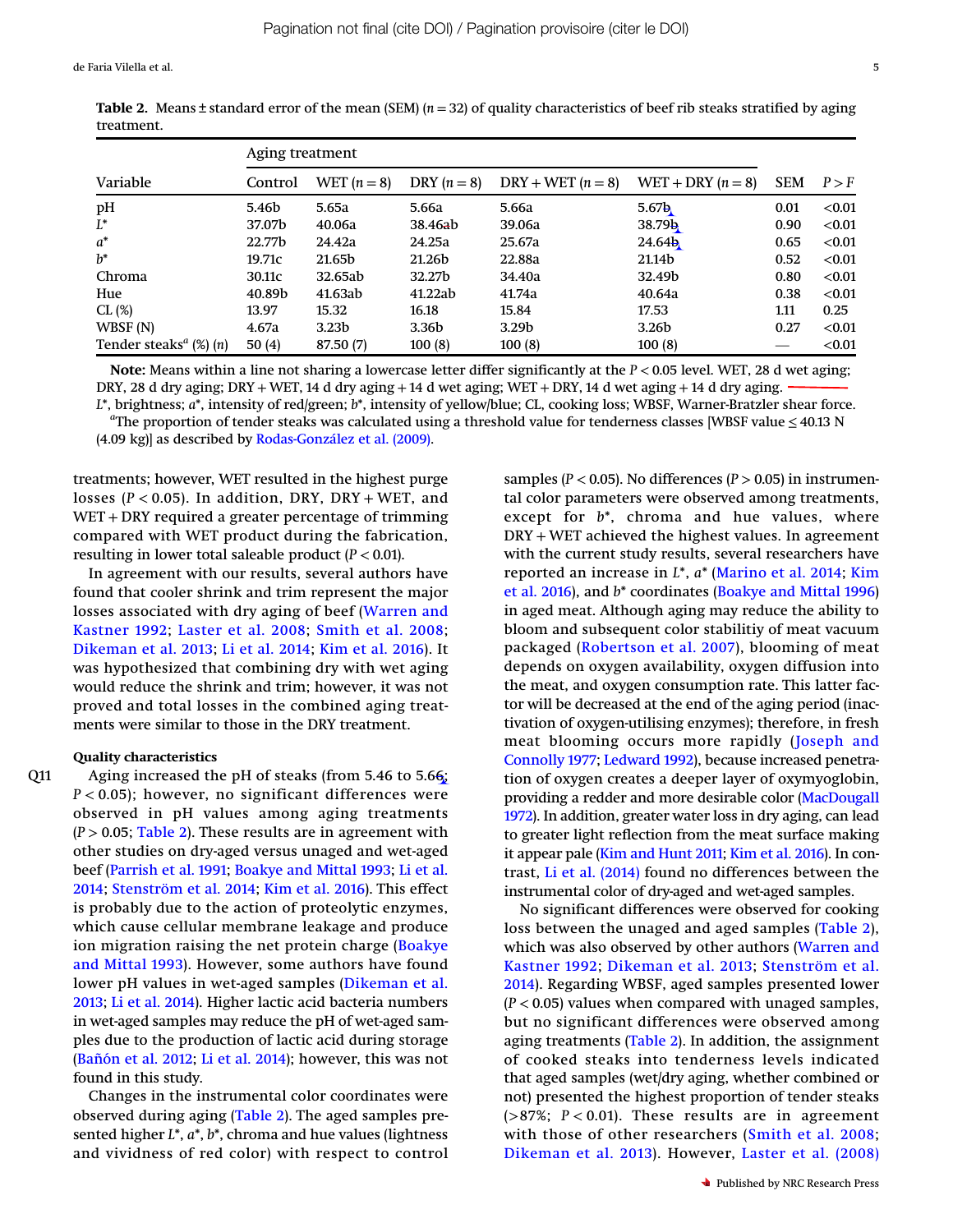| Descriptor            | Aging treatment |             |                     |                     |            |       |
|-----------------------|-----------------|-------------|---------------------|---------------------|------------|-------|
|                       | WET $(n = 8)$   | DRY $(n=8)$ | $DRY + WET (n = 8)$ | WET + DRY $(n = 8)$ | <b>SEM</b> | P > F |
| Dry/humid aspect      | 4.15            | 4.97        | 4.85                | 4.23                | 0.34       | 0.22  |
| Blood aroma           | 1.87            | 1.97        | 2.22                | 1.78                | 0.27       | 0.52  |
| Roast beef aroma      | 5.94            | 6.05        | 5.80                | 6.16                | 0.25       | 0.72  |
| Off-aroma             | 0.44            | 0.11        | 0.26                | 0.22                | 0.16       | 0.26  |
| Initial tenderness    | 6.78            | 6.56        | 6.47                | 6.68                | 0.28       | 0.86  |
| Sustained tenderness  | 6.44            | 6.37        | 6.44                | 6.68                | 0.29       | 0.88  |
| Juiciness             | 4.09            | 4.68        | 4.16                | 4.23                | 0.33       | 0.55  |
| Roast beef flavor     | 5.92            | 6.09        | 5.97                | 6.13                | 0.26       | 0.91  |
| Umami flavor          | 1.70            | 1.46        | 1.59                | 1.57                | 0.15       | 0.71  |
| Blood flavor          | 1.88            | 1.95        | 1.96                | 1.81                | 0.28       | 0.95  |
| <b>Acidity flavor</b> | 0.89            | 0.67        | 0.63                | 0.78                | 0.16       | 0.48  |
| Off-flavor            | 0.25            | 0.25        | 0.19                | 0.34                | 0.06       | 0.30  |

<span id="page-5-0"></span>**Table 3.** Means  $\pm$  standard error of the mean (SEM) ( $n = 32$ ) of sensory descriptors of beef rib steaks stratified by aging treatment.

Note: WET, 28 d wet aging; DRY, 28 d dry aging; DRY + WET, 14 d dry aging + 14 d wet aging; WET + DRY, 14 d wet  $aging + 14$  d dry aging.

indicated that WBSF values were lower in wet-aged than in dry-aged ribeye.

#### Sensory analysis

In this study, trained panelists were unable to identify differences among aging treatments for any of the attributes evaluated  $(P > 0.05;$  [Table 3](#page-5-0)).

Other authors observed different findings regarding the sensory characteristics between wet- and dry-aged meats. [Parrish et al. \(1991\)](#page-6-19), using trained panelists reported that wet-aged samples showed higher scores for tenderness and overall palatability, but not for flavor intensity. However, other authors have reported no difference in tenderness, but they found higher flavor intensity in dry-aged products when compared with those wet aged, detecting umami, butter-fried meat flavor, or beefy and roasted flavor ([Warren and Kastner](#page-7-1) [1992](#page-7-1); [Li et al. 2014\)](#page-6-17). On the other hand, [Li et al. \(2014\)](#page-6-17) reported more noticeable metallic odor in wet-aged samples when compared with dry-aged samples as assessed by trained panelists.

Evaluation performed by consumer, [Sitz et al. \(2006\)](#page-6-30) reported higher scores for overall acceptance, tenderness, and flavor in wet-aged US Prime top loin when compared with equivalent dry-aged steaks; however, differences between aging techniques were not detected with US Choice loins. [Laster et al. \(2008\)](#page-6-14) reported that wet-aged ribeye steaks were considered just more tender by consumers when compared with dry-aged steaks. In contrast, other researchers have reported that consumers considered the dry-aged samples more tender ([Li et al. 2014\)](#page-6-17) or more flavorful (having intense flavor) and overall were preferred over wet-aged loins ([Kim et al. 2016\)](#page-6-18). Some authors found no sensory differences between dry- and wet-aged samples using either consumers ([Smith et al. 2008](#page-6-15)) or trained panelists ([Dikeman et al. 2013](#page-6-16)).

It is considered that dry aging develops unique and distinct flavors, facilitates oxidative changes in lipids, enhances formation of volatile compounds, and moisture loss [through purge and (or) cooler shrink] during aging, which may contribute to the development of more pronounced meat flavor resulting from the concentration of meat flavor compounds in dry-aged meats ([DeGeer et al. 2009](#page-6-31)). The latter assessment was not supported in this study. In this sense, in all aging treatments off-aroma, off-flavor, and the development of their descriptors (e.g., blood and acidity) obtained lower score than pleasant ones (e.g., roast beef).

### **Conclusion**

Trained panelists were not able to detect any difference in palatability characteristics among aging treatments. In addition, products from dry aging alone or combined treatments generated higher processing losses and lower saleable yields when compared with wet aging. According to the present observations, the combination of both aging techniques would not be a suitable alternative for the development of dry-aged products when there are not palatability differences sufficient to justify increasing the price to compensate for the processing loss. The wet-aging process alone appears to be a valuable strategy for Brazilian BHR institutions to more consistently maximize palatability characteristics of beef without incurring higher processing losses and fulfill the demand in the market of consumers eager for an exceptional eating experience.

#### Acknowledgements

The authors express their gratitude to Rick Holley and Wilhelm Guenter by taking time in reviewing and making the English editing of this manuscript.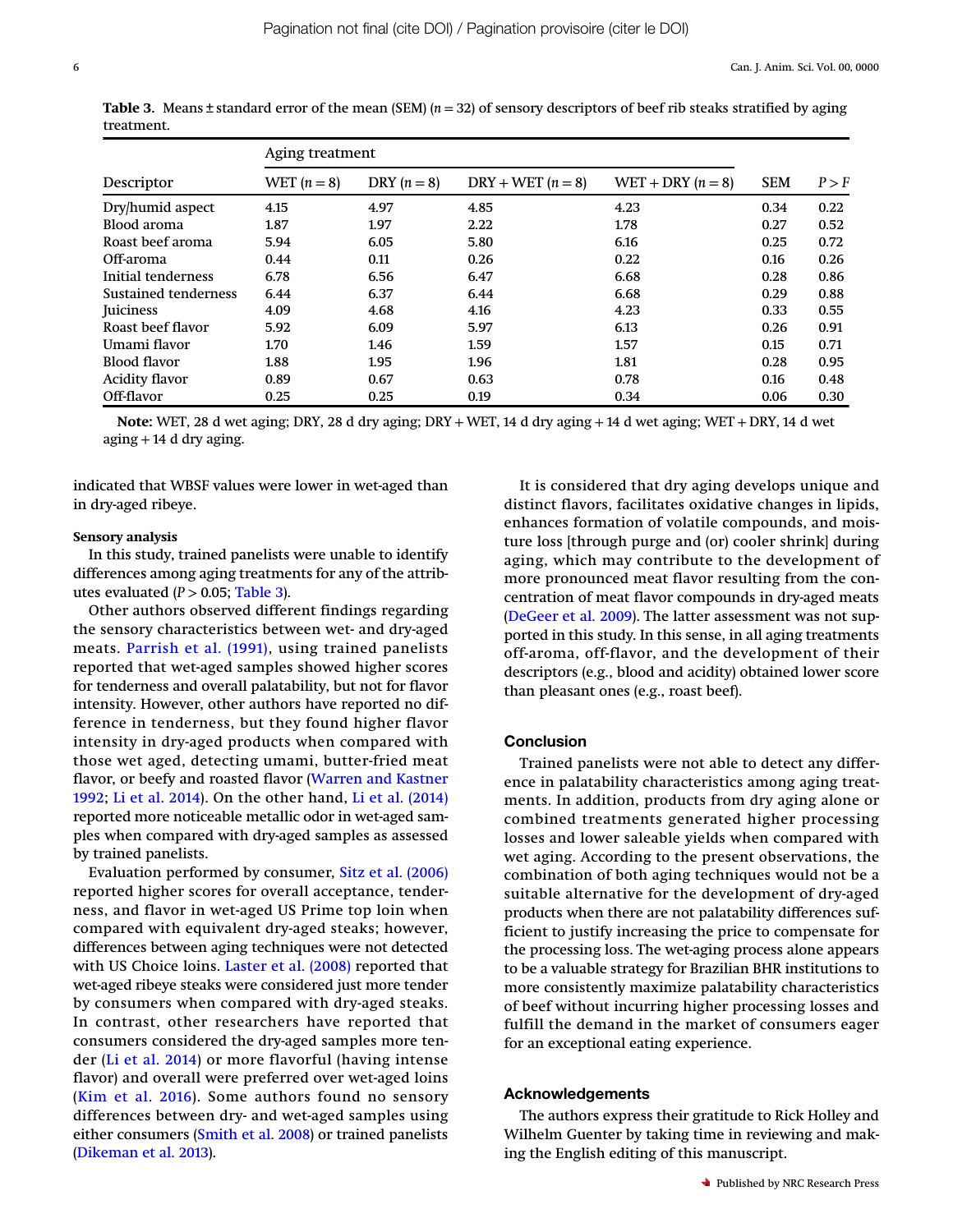de Faria Vilella et al. 7

#### References

- <span id="page-6-4"></span>Ahnström, L.M., Seyfert, M., Hunt, M., and Johnson, D.E. 2006. Dry aging of beef in a bag highly permeable to water vapor. **eferences**<br>ınström, L.M., Seyfert, M., Hunt, M., and Johnson, D.E. 2006.<br>Dry aging of beef in a bag highly permeable to water vapor.<br>Meat Sci. 73: 674–679. doi:[10.1016/j.meatsci.2006.03.006.](http://dx.doi.org/10.1016/j.meatsci.2006.03.006) PMID:[22062568.](http://www.ncbi.nlm.nih.gov/pubmed/22062568)
- <span id="page-6-9"></span>American Meat Science Association (AMSA). 2016. Research guidelines for cookery, sensory evaluation, and instrumental tenderness measurements of meat. 2nd ed. AMSA, Chicago, IL, USA.
- <span id="page-6-22"></span>Bañón, S., Méndez, L., and Almela, E. 2012. Effects of dietary rosemary extract on lamb spoilage under retail display conditions. Measurements of meat. 2nd ca. 11404, ontelgo,<br>IL, USA.<br>ñón, S., Méndez, L., and Almela, E. 2012. Effects of dietary<br>rosemary extract on lamb spoilage under retail display con-<br>ditions. Meat Sci. **90**: 579–583. doi [2011.09.020.](http://dx.doi.org/10.1016/j.meatsci.2011.09.020) PMID[:22032920.](http://www.ncbi.nlm.nih.gov/pubmed/22032920)
- <span id="page-6-8"></span>Bligh, E.G., and Dyer, E.J. 1959. A rapid method of total lipid extraction and purification. Can. J. Biochem. Phys. 2011.09.020. PMID:22032920.<br>2011.09.020. PMID:22032920.<br>ligh, E.G., and Dyer, E.J. 1959. A rapid met<br>lipid extraction and purification. Can. J. Bio<br>37: 911–917. doi:[10.1139/y59-099.](http://dx.doi.org/10.1139/y59-099) PMID:[13671378.](http://www.ncbi.nlm.nih.gov/pubmed/13671378)
- <span id="page-6-20"></span>Boakye, K., and Mittal, G.S. 1993. Changes in pH and water holding properties of longissimus dorsi muscle during beef ageing. Apple Catraction and purification: Can. J. Biochem. 1 ny.<br>37: 911–917. doi:10.1139/y59-099. PMID:13671378.<br>akye, K., and Mittal, G.S. 1993. Changes in pH and water hold-<br>ing properties of longissimus dorsi muscle during be PMID:[22060742](http://www.ncbi.nlm.nih.gov/pubmed/22060742).
- <span id="page-6-24"></span>Boakye, K., and Mittal, G.S. 1996. Changes in colour of beef m. longissimus dorsi muscle during ageing. Meat Sci. FMID:22060742.<br>
RMID:22060742.<br>
akye, K., and Mittal, G.S. 1996. Changes in colour of<br>
beef m. longissimus dorsi muscle during ageing. Meat Sci.<br>
42: 347–354. doi[:10.1016/0309-1740\(95\)00025-9.](http://dx.doi.org/10.1016/0309-1740(95)00025-9) PMID:[22060781](http://www.ncbi.nlm.nih.gov/pubmed/22060781).
- <span id="page-6-10"></span><span id="page-6-5"></span><span id="page-6-3"></span>Q12 Brasil. 1997. Regulamento da inspeção industrial e sanitária de produtos de origem animal [Food of animal origin sanitary and industry inspection]. Ministério da Agricultura, Pecuária e Abastecimento, Brasília, Brazil. 174 pp.
	- Cadena, R.S., Cruz, A.G., Netto, R.R., Castro, W.F., and Bolini, H.M.A. 2013. Sensory profile and physicochemical characteristics of mango nectar sweetened with high intensity sweeteners throughout storage time. Food Res. H.M.A. 2013. Sensory profile and physicochemical characteristics of mango nectar sweetened with high intensity sweetdoi[:10.1016/j.foodres.2013.10.012.](http://dx.doi.org/10.1016/j.foodres.2013.10.012)
	- Campbell, R.E., Hunt, M.C., Levis, P., and Chambers, E., IV. 2001. npoen, k.e., raint, M.e., Levis, r., and chambers, e., rv. 2001.<br>Dry-aging effects on palatability of beef longissimus muscle.<br>J. Food Sci. 66: 196–199. doi:10.1111/j.1365-2621.2001.tb11315.x.<br>Recommendations on uniform co doi:10.1016/j.foodres.2013.10.012.<br>doi:10.1016/j.foodres.2013.10.012.<br>Dry-aging effects on palatability of beef longissimus muscle<br>J. Food Sci. 66: 196–199. doi:[10.1111/j.1365-2621.2001.tb11315.x](http://dx.doi.org/10.1111/j.1365-2621.2001.tb11315.x).
	- Commission Internationale de l'Eclairage (CIE). 1978. tions, psychometric color terms. Supplement No. 2 to CIE
	- Publ. No. 15 (E-1.3.L) 1971 (9TC-1-3) CIE, Paris. Rev. Agroquím. Tecnol. Alim. <sup>31</sup>: 165–178. Damásio, M.H., and Costell, E. 1991. Análisis sensorial descriptivo: generación de descriptors y selección de catadores.

<span id="page-6-31"></span><span id="page-6-11"></span><span id="page-6-7"></span><span id="page-6-2"></span>Dashdorj, D., Tripathi, V.K., Cho, S., Kim, Y., and Hwang, I. 2016.

- <span id="page-6-29"></span><span id="page-6-26"></span><span id="page-6-16"></span><span id="page-6-0"></span>Q13 Dry aging of beef; Review. J. Anim. Sci. Technol. 58: 20. doi[:10.1186/s40781-016-0101-9.](http://dx.doi.org/10.1186/s40781-016-0101-9)
	- DeGeer, S.L., Hunt, M.C., Bratcher, C.L., Crozier-Dodson, B.A., Johnson, D.E., and Stika, J.F. 2009. Effects of dry aging of bone-in and boneless strip loins using two aging processes for two aging times. Meat Sci. <sup>83</sup>: 768–774. doi[:10.1016/](http://dx.doi.org/10.1016/j.meatsci.2009.08.017) [j.meatsci.2009.08.017.](http://dx.doi.org/10.1016/j.meatsci.2009.08.017) PMID:[20416624.](http://www.ncbi.nlm.nih.gov/pubmed/20416624)
	- Dikeman, E.M., Obuz, E., Gök, V., Akkaya, L., and Stroda, S. 2013. Effects of dry, vacuum, and special bag aging; USDA quality grade; and end-point temperature on yields and eating quality of beef Longissimus lumborum steaks. Reman, E.M., Obuz, E., Ook, V., Tikkaya, E., and Stroda, S.<br>2013. Effects of dry, vacuum, and special bag aging;<br>USDA quality grade; and end-point temperature on yields<br>and eating quality of beef Longissimus lumborum steak PMID:[23501255](http://www.ncbi.nlm.nih.gov/pubmed/23501255). and cating quarty of beer *Eorgessmas tamboram steaks.*<br>Meat Sci. **94**: 228–233. doi:[10.1016/](http://dx.doi.org/10.1016/j.meatsci.2009.06.006)j.meatsci.2013.02.002.<br>PMID:23501255.<br>rraz, J.B.S., and de Felício, P.E. 2010. Production systems — an<br>example from Brazil. Meat
	- Ferraz, J.B.S., and de Felício, P.E. 2010. Production systems an [j.meatsci.2009.06.006](http://dx.doi.org/10.1016/j.meatsci.2009.06.006). PMID:[20374781.](http://www.ncbi.nlm.nih.gov/pubmed/20374781)
	- Joseph, R.L., and Connolly, J. 1977. The effects of suspension method, chilling rates and post mortem ageing period on beampte from brazn. Meat 3cf. 04. 250–245. doi.10.1010<br>j.meatsci.2009.06.006. PMID:20374781.<br>seph, R.L., and Connolly, J. 1977. The effects of suspension<br>method, chilling rates and post mortem ageing period on<br>beef quality [2621.1977.tb00104.x](http://dx.doi.org/10.1111/j.1365-2621.1977.tb00104.x). beef quality. J. Food Technol. 12: 231–247. doi:10.1111/j.1365-<br>2621.1977.tb00104.x.<br>m, Y.H.B., and Hunt, M.C. 2011. Advance technology to<br>improve meat color. Pages 31–60 in S.T. Joo, ed. Control of
	- Kim, Y.H.B., and Hunt, M.C. 2011. Advance technology to meat quality. Research Signpost, Kerala, India.
- <span id="page-6-18"></span>Kim, Y.H.B., Kemp, R., and Samuelsson, L.M. 2016. Effects of dryaging on meat quality attributes and metabolite profiles of m, Y.H.B., Kemp, R., and Samuelsson, L.M. 2016. Effects of dry-<br>aging on meat quality attributes and metabolite profiles of<br>beef loins. Meat Sci. 111: 168–176. doi:[10.1016/j.meatsci.](http://dx.doi.org/10.1016/j.meatsci.2015.09.008) [2015.09.008.](http://dx.doi.org/10.1016/j.meatsci.2015.09.008) PMID[:26437054](http://www.ncbi.nlm.nih.gov/pubmed/26437054).
- <span id="page-6-14"></span>Laster, M.A., Smith, R.D., Nicholson, K.L., Nicholson, J.D.W., Miller, R.K., Griffin, D.B., and Savell, J.W. 2008. Dry versus whilet, K.K., Griffin, D.B., and Saven, J.W. 2006. Dry versus<br>wet aging of beef: retail cutting yields and consumer sen-<br>sory attribute evaluations of steaks from ribeyes, strip<br>loins, and top sirloins from two quality gra sory attribute evaluations of steaks from ribeyes, strip loins, and top sirloins from two quality grade groups. Meat PMID[:22063599.](http://www.ncbi.nlm.nih.gov/pubmed/22063599) 10111s, and top smoms from two quanty grade groups. Meat<br>Sci. 80: 795–804. doi:10.1016/j.meatsci.2008.03.024.<br>PMID:22063599.<br>128–144 in D.A. Johnston, M.K. Knight, and D.A. Ledward,
- <span id="page-6-27"></span>Ledward, D.A. 1992. Colour of raw and cooked meat. Pages eds. The chemistry of muscle-based foods. Royal Society of Chemistry, Cambridge, UK.
- <span id="page-6-17"></span>Li, X., Babol, J., Bredie, W.L.P., Nielsen, B., Tománková, J., and A., babot, J., breule, w.L.F., Netsen, b., Tomankova, J., and<br>Lundström, K. 2014. A comparative study of beef<br>quality after ageing longissimus muscle using a dry ageing<br>bag, traditional dry ageing or vacuum package ageing. quality after ageing longissimus muscle using a dry ageing bag, traditional dry ageing or vacuum package ageing. PMID[:24769099.](http://www.ncbi.nlm.nih.gov/pubmed/24769099) bag, traditional dry ageing or vacuum package ageing.<br>Meat Sci. **97**: 433–442. doi:10.1016/j.meatsci.2014.03.014.<br>PMID:24769099.<br>icDougall, D.B. 1972. The effect of time and storage tempera-<br>ture on consumer quality. Pages
- <span id="page-6-28"></span>MacDougall, D.B. 1972. The effect of time and storage tempera-Meat chilling: why and how? Meat Research Institute Symposium. Meat Research Institute, Bristol, UK.
- <span id="page-6-23"></span>Marino, R., Albenzio, M., Della-Malva, A., Caroprese, M., Santillo, A., and Sevi, A. 2014. Changes in meat quality traits and sarcoplasmic proteins during aging in three different symposium. Meat Research institute, bristol, OK.<br>Irino, R., Albenzio, M., Della-Malva, A., Caroprese, M.,<br>Santillo, A., and Sevi, A. 2014. Changes in meat quality traits<br>and sarcoplasmic proteins during aging in three diff [2014.05.024](http://dx.doi.org/10.1016/j.meatsci.2014.05.024). PMID:[24964152.](http://www.ncbi.nlm.nih.gov/pubmed/24964152)
- <span id="page-6-12"></span>Meilgaard, M., Civille, G.V., and Carr, B.T. 2007. Sensory evalu- Q14 ation techniques. 4th ed. CRC Press, Boca Raton, FL, USA. 2014.05.024.<br>|- ilgaard, M.,<br>|ation techn<br>|pp. 167–168.
- <span id="page-6-6"></span>North American Meat Processors Association (NAMP). 2007. The Meat Buyers Guide. John Wiley & Sons, Inc., Hoboken, NJ, USA.
- <span id="page-6-19"></span>Parrish, F.C., Jr., Boles, J.A., Rust, R.E., and Olson, D.G. 1991. Dry and wet aging effects on palatability attributes of beef loin and rib steaks from three quality grades. J. Food Sci. ry, O3r.<br>rrish, F.C., Jr., Boles, J.A., Rust, R.E., and Olson, D.(<br>and wet aging effects on palatability attribu<br>loin and rib steaks from three quality grades.<br>**56**: 601–603. doi:[10.1111/j.1365-2621.1991.tb05338.x](http://dx.doi.org/10.1111/j.1365-2621.1991.tb05338.x).
- <span id="page-6-25"></span>Robertson, W., Veale, T., Kirbyson, H., Landry, S., and Aalhus, J. 2007. Can ultimate pH of the longissimus muscle help differentiate borderline dark-cutting beef carcasses from slowblooming carcasses? Canadian Meat Science Association Newsletter. Canadian Meat Science Association, Québec, QC, Canada. pp. 16–22. [Online]. Available from [http://cmsa](http://cmsa-ascv.ca/members/members%20documents/2007%20March%20Newsletter.pdf)[ascv.ca/members/members%20documents/2007%20March%](http://cmsa-ascv.ca/members/members%20documents/2007%20March%20Newsletter.pdf) [20Newsletter.pdf](http://cmsa-ascv.ca/members/members%20documents/2007%20March%20Newsletter.pdf) [13 Dec. 2013].
- <span id="page-6-1"></span>Rodas-González, A., Huerta-Leidenz, N., Jerez-Timaure, N., and Miller, M.F. 2009. Establishing tenderness thresholds of Venezuelan beef steaks using consumer and trained sensory zowewsietter.pdf [13 Dec. 2015].<br>das-González, A., Huerta-Leidenz, N., Jerez-Timaure, N., and<br>Miller, M.F. 2009. Establishing tenderness thresholds of<br>Venezuelan beef steaks using consumer and trained sensory<br>panel. Meat S PMID[:20416755.](http://www.ncbi.nlm.nih.gov/pubmed/20416755)
- <span id="page-6-13"></span>SAS. 2012. SAS/STAT User's Guide (Release 9.4). SAS Institute Inc., Cary, NC, USA.
- <span id="page-6-30"></span>Sitz, M.B., Calkins, R.C., Feuz, M.D., Umberger, J.W., and<br>Eskridge, M.K. 2006. Consumer sensory acceptance and<br>value of wet-aged and dry-aged beef steaks. J. Anim.<br>Sci. Technol. **84**: 1221–1226. doi:[10.2527/2006.8451221x.](http://dx.doi.org/10.2527/2006.8451221x) Eskridge, M.K. 2006. Consumer sensory acceptance and value of wet-aged and dry-aged beef steaks. J. Anim. PMID:[16612025.](http://www.ncbi.nlm.nih.gov/pubmed/16612025)
- <span id="page-6-15"></span>Smith, D.R., Nicholson, L.K., Nicholson, W.D.J., Harris, B.K., min, D.R., Nicholson, L.R., Nicholson, W.D.J., Harris, B.R.,<br>Miller, K.R., Griffin, B.D., and Savell, W.J. 2008. Dry versus<br>wet aging of beef: retail cutting yields and consumer palat-<br>ability evaluations of steaks from US wet aging of beef: retail cutting yields and consumer palatability evaluations of steaks from US Choice and US Select [2007.10.028.](http://dx.doi.org/10.1016/j.meatsci.2007.10.028) PMID[:22063024](http://www.ncbi.nlm.nih.gov/pubmed/22063024).
- <span id="page-6-21"></span>Stenström, H., Li, X., Hunt, M.C., and Lundström, K. 2014. Consumer preference and effect of correct or misleading